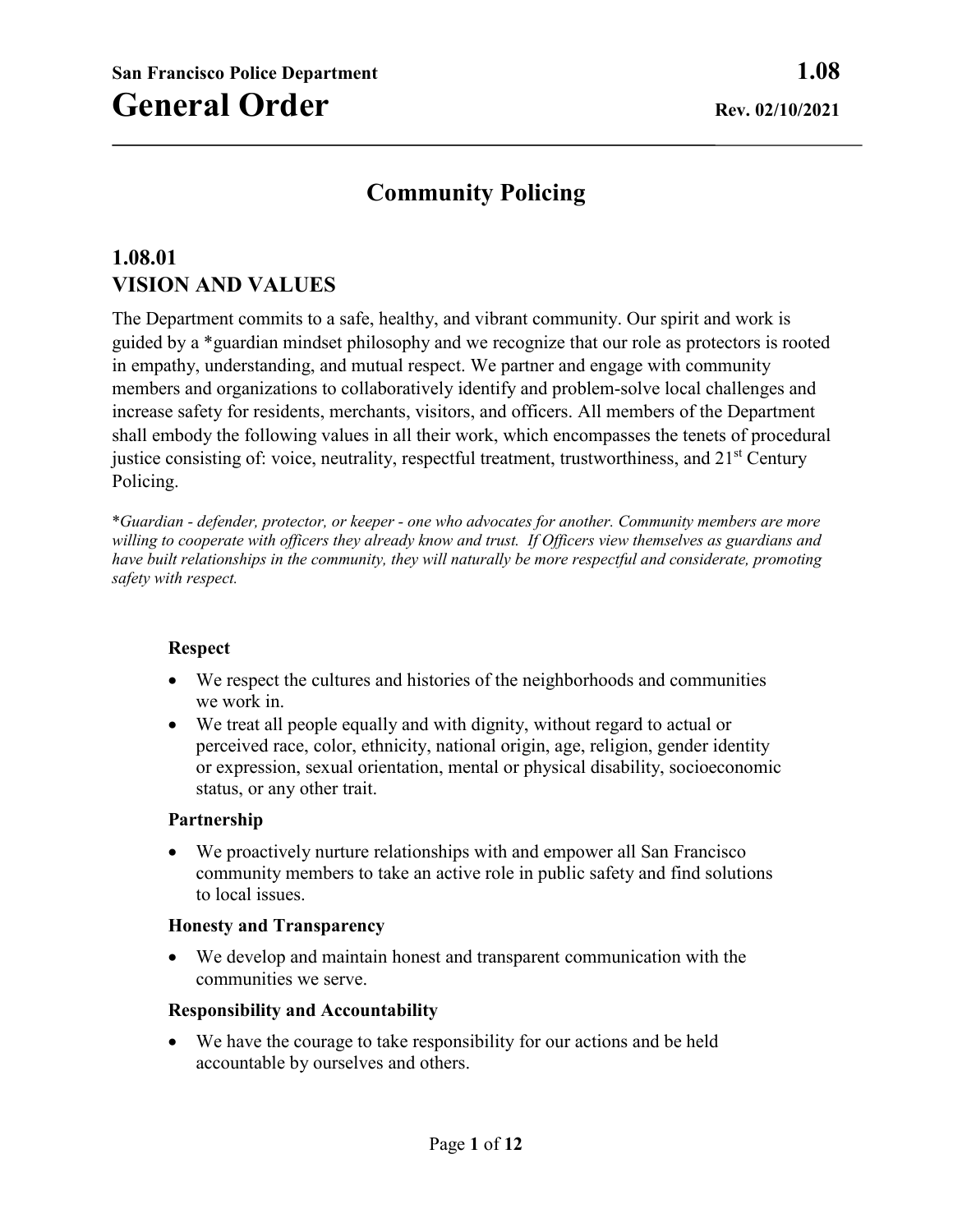# **1.08.02 DEFINITIONS**

**Community Policing** is a mindset through which officers build collaborative, transparent, trusting relationships with the communities they serve through partnerships and problem solving. It is built upon the philosophy of embodying a guardian mindset, where officers feel like and are seen as a part of the community, rather than separate from it.

**Community Engagement** reflects a community policing mindset through actions in which Department members seek to build trust and relationships with community members, such as through positive one-on-one interactions while on patrol, Department sponsored programs, or participation in community events and discussions. Community engagement upholds the language and spirit of the Department's community policing Vision and Values statement.

**Problem Oriented Policing and Problem Solving** is a community policing strategy that seeks to identify and address the underlying conditions that contribute to public safety problems in our communities. Problem Solving involves a systematic "long view" approach to solving and/or significantly reducing community problems. Typically, a problem is defined by two or more related and ongoing crimes, community concerns, or disorder that the police are expected to handle. Department members are encouraged to utilize formalized problem solving methods in partnership with the community in an effort to identify and solve problems. Department Manual 2 (Community Policing) provides the structure and process for the application of Problem Solving for community problems.

# **1.08.03 COMMUNITY POLICING STRATEGIC PLAN**

The Department, in collaboration with the community, has identified goals and objectives in the development of a Community Policing Strategic Plan. As members of the Department, we embrace the below goals to build a strong relationship with all people in all communities in which we serve.

### **All members shall ensure their work in community policing, community engagement and problem solving support the following goals and objectives:**

#### **Goal 1: Communication**

**Honest, transparent, and empathetic dialogue between the Department and the San Francisco community.**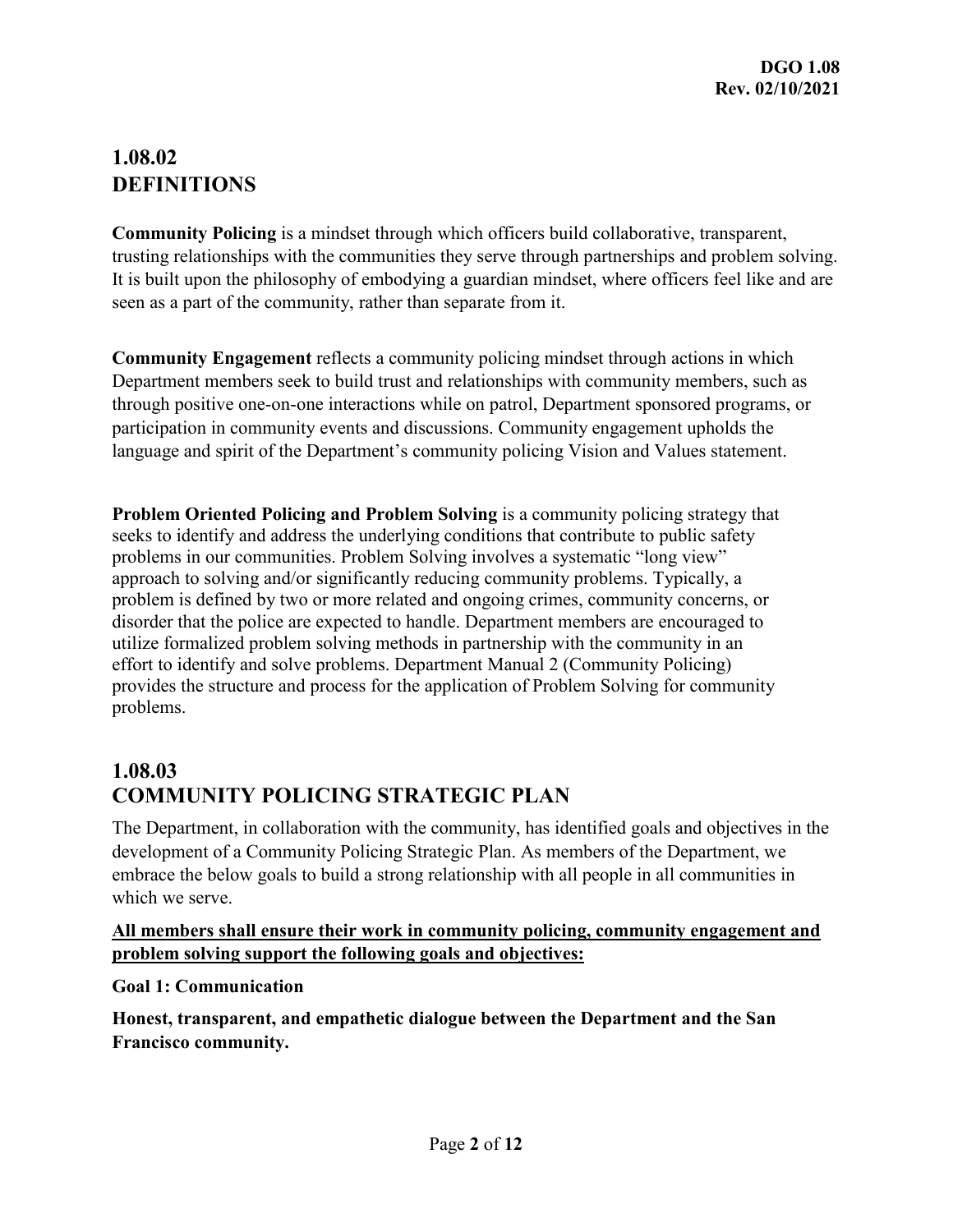- a. Create a diverse set of communication channels between the Department and the community where we share and receive information and feedback across a range of communication channels.
- b. Respond to requests for service and information in a timely and transparent manner.
- c. Solicit conversation, input, and collaboration from a culturally diverse demographic.
- d. Transparently communicate, publicize, and educate the community about Department goals and policies.

#### **Goal 2: Education**

#### **The Department both trains and is trained by the communities it serves.**

- a. Teach the community to empower them to improve community safety.
- b. Invite community members who possess neighborhood-specific expertise to present at Department trainings.

#### **Goal 3: Problem Solving**

## **Increase safety through collaborative working partnerships between the Department, community members, and organizations to identify and address local topics of concern.**

- a. The Department shall provide members with resources and guidance to connect individuals with external resources, and members should provide information regarding those resources when a call for service is outside their scope.
- b. Collaboratively identify and develop responses to local issues and concerns with individuals, community-based organizations, and city services.
- c. Utilize a formalized problem-solving model across all district stations which is structured to address the root causes of important community challenges. (Refer to Community Policing and Problem Solving Manual - DM2)

#### **Goal 4: Relationship-Building**

## **Strong, trusting, and respectful relationships between the Department and all facets of San Francisco community.**

- a. Increase visible officer presence and proactive, positive engagement with individuals and businesses outside of calls for service.
- b. Provide bias free, dignified, and equal treatment to all community members. Also provide bias free access to resources to all community members. (Refer to DGO 5.17)

#### **Goal 5: SFPD Organization**

**The Department's organization and operation leads community policing efforts and demonstrates a guardian mindset.**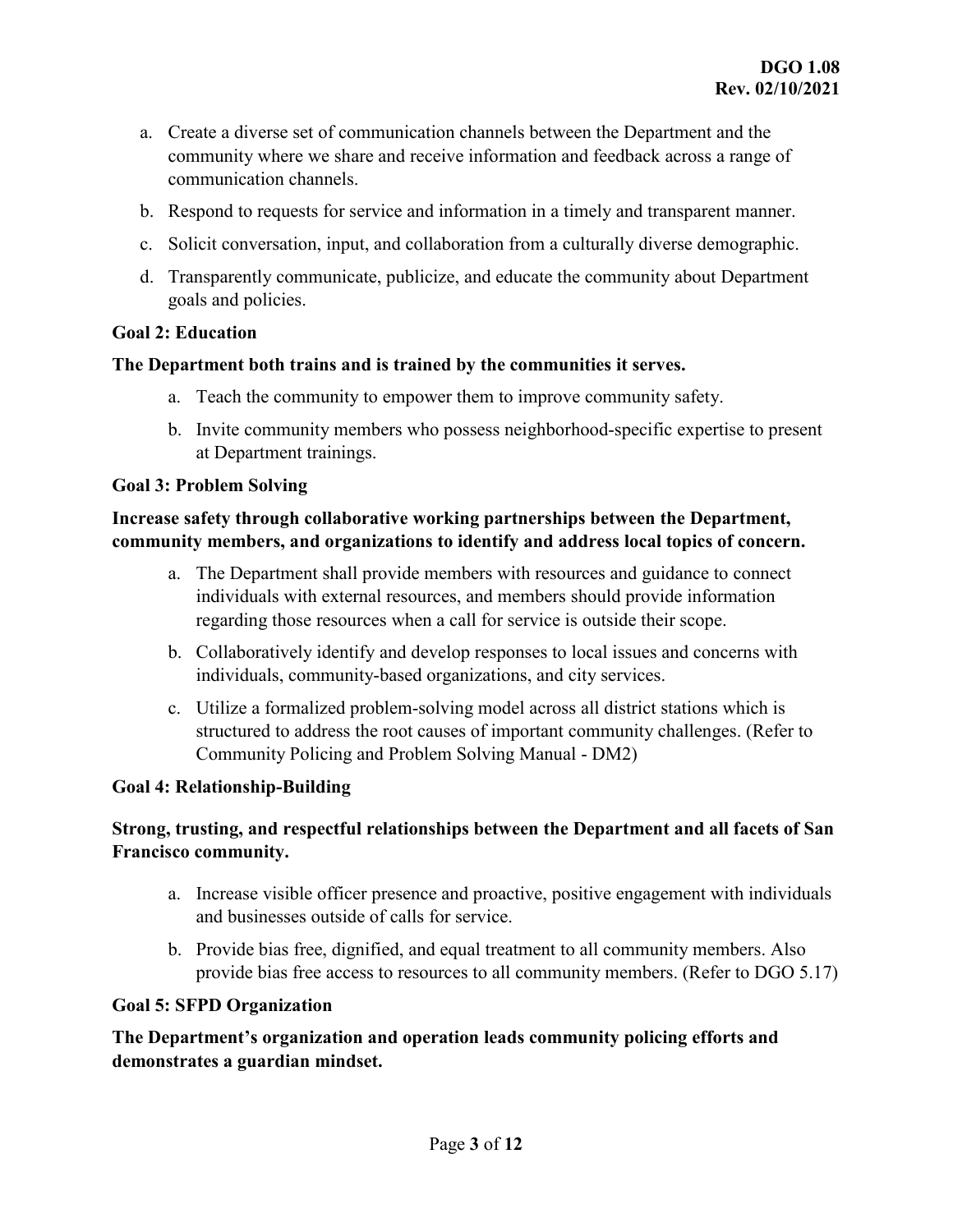- a. Develop policies, priorities, and procedures that are consistent across stations and bureaus and support neighborhood-specific plans.
- b. The Department will be committed to continuous review of our community policing practices and suggest improvements as needed.
- c. Support restorative justice goals.
- d. Support officers with sufficient resources to meet these expectations effectively and sustainably.
- e. Recruit members who reflect the city's diversity and know the communities they serve.
- f. Integrate community policing values in recruitment, training, and professional development of members.
- g. Deploy officers in a way that maintains consistency and continuity with the communities they serve.

## **1.08.04 POLICY**

## **COMMUNITY ORIENTED POLICING AND PROBLEM SOLVING**

## **A. Community Policing**

District Station Captains are expected to provide time and resources for officers to participate in community events, relationship-building, and problem-solving activities. District Station Captains shall be provided the authority to serve the diverse populations represented in their respective districts within the tenets of community policing. The Department has provided structure and support as provided by the Community Policing Strategic Plan (see above).

In addition, District Station Captains shall, when practicable, include foot and bicycle patrol as part of their strategy in building partnerships with the community. Officers working outside the confines of a patrol car may find it easier to interact with community members and to identify otherwise overlooked problems. District Station Captains shall continue to evaluate the effectiveness of this deployment strategy by considering the numbers of calls for service, crime prevention initiatives, and individual interactions with the community.

## **B. Community Engagement**

All members of the Department are expected to seek out and engage in positive interactions with the community whenever possible. District Station Captains will actively support community policing programs and problem solving efforts. They will provide officers with the time and resources to participate in these activities.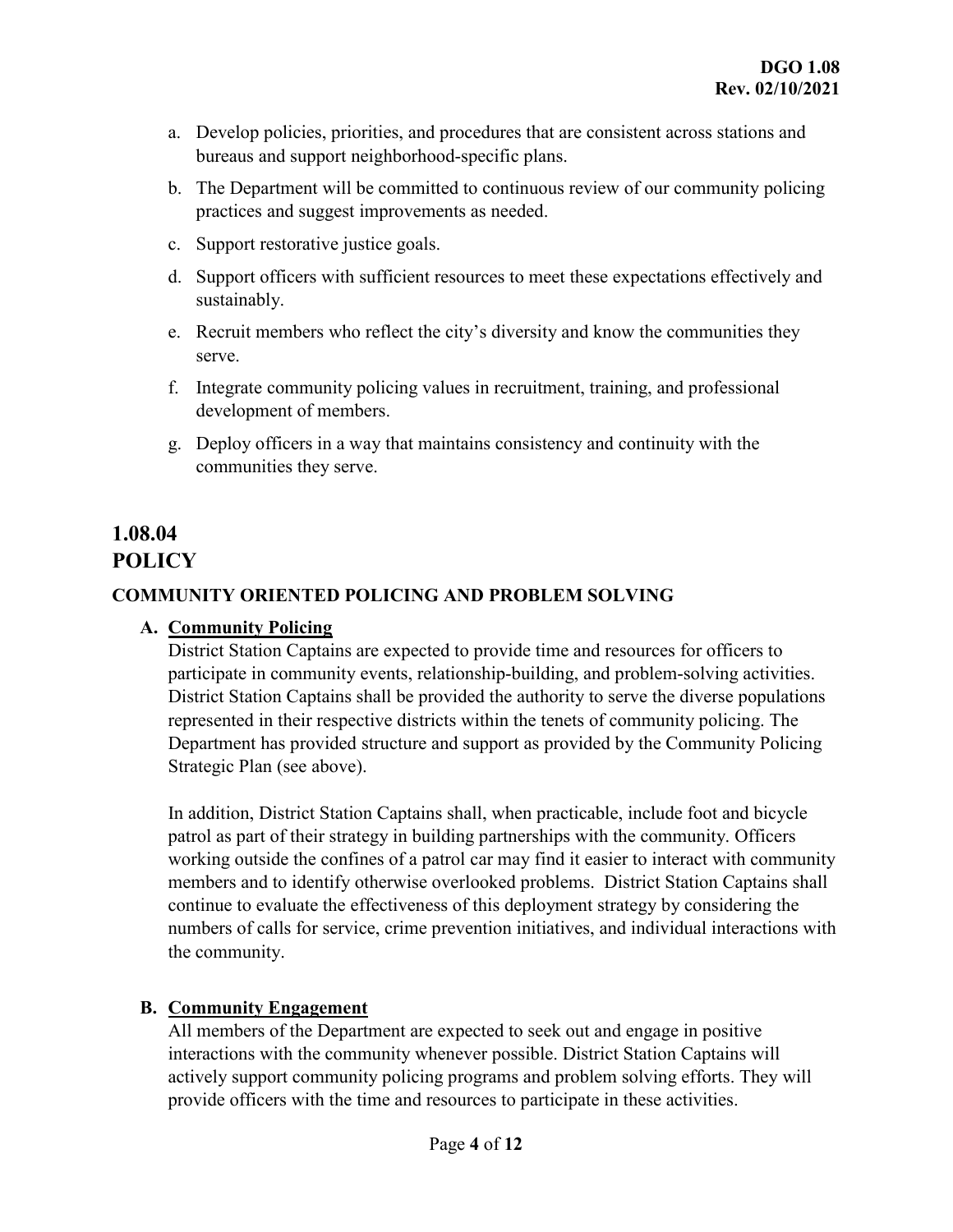District Stations should host events that build strong relationships and trust between district officers and community members. These events are to be coordinated through the Community Liaison Officer and guided by community engagement best practices. District Station Captains shall implement minimum Community Engagement practices as outlined in Department Manual 2 - Community Policing and Problem Solving.

When planning and participating in these events, members shall broaden and deepen the dialogue with community groups, community leaders, and community members. An effort should be made to include individuals and groups who have been critical of Department and/or City services. Such broad engagement serves the goals of building trust, developing relationships, and working together to identify and address areas of mutual concern.

#### **C. The Role of the Community Engagement Division (CED)**

The Commander of the Community Engagement Division is responsible for promoting and auditing Community Oriented Policing and Problem Solving concepts and efforts throughout the entire Department. The Commander will ensure that the Community Engagement Division (CED) provides an overall Department structure and framework to enhance community relationships in our City. The Commander of CED will work collectively with the Commanders of FOB (Golden Gate and Metro), Airport Bureau, Administration Bureau, Special Operations Bureau, and Investigations Bureau, to support the effort of all stations, bureaus and assignments in the Department by promoting community oriented policing and problem solving policies, procedures and practices. CED will be staffed within the Field Operations Bureau and is required to provide the necessary structure and support so that the entire Department may accomplish community oriented policing and problem solving goals.

In addition to providing Community Oriented Policing and Problem Solving support, CED is also responsible for promoting and hosting community engagement events and programs throughout the Department in an effort to build community trust and relationships.

Members assigned to the Community Engagement Division should reflect the diversity of the community it serves in order to effectively coordinate community policing efforts throughout the City.

The Community Engagement Division should partner with the Department's Media Relations Unit (MRU) in order to provide information to the community.

The Media Relations Unit (MRU) shall produce and distribute to all members a video from the Chief which highlights various community policing topics and officers who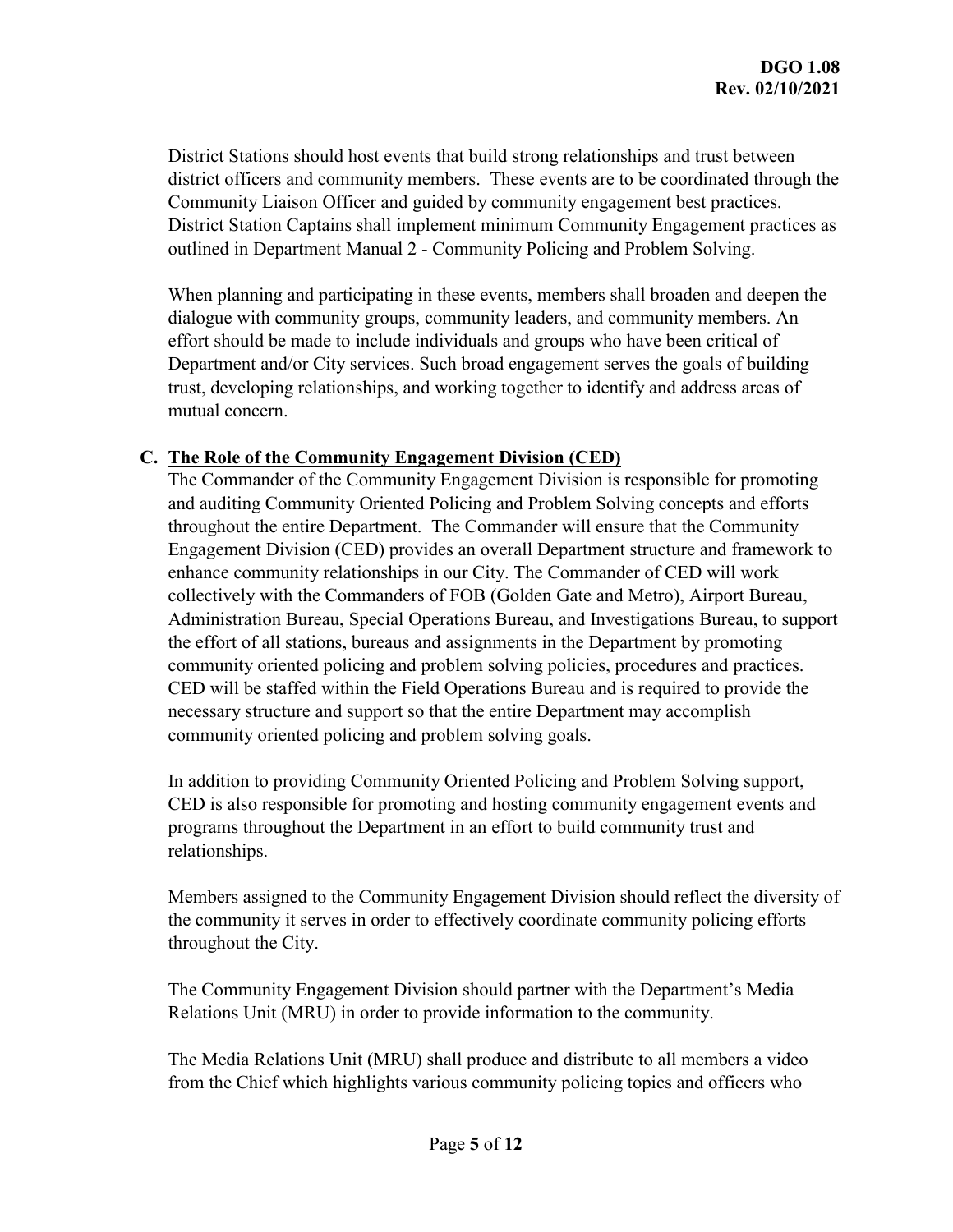exemplify community policing values and behavior during each monthly video distribution.

### **D. Community Liaison Officer Program**

District Station Captains shall appoint at least one Community Liaison Officer. This officer will serve as a liaison between the Community Engagement Division, the District Station Captain, and the Community. They will be responsible for planning community engagement events and for keeping the Community Engagement Division updated as to the implementation of their plan.

In addition, the Community Liaison Officer (CLO) will attend the Community Engagement Division's monthly CLO meeting.

## **E. Community Police Advisory Boards (CPABs)**

The Department's strategy on the oversight and implementation of Community Police Advisory Boards for the ten District Station Captains rests with the Commander of the Community Engagement Division. SF Safe will serve to assist with meeting logistics as agreed upon by contract. District Station Captains shall maintain Community Police Advisory Boards (CPABs). These forums will provide a venue for consultation, collaborative problem-solving, and community engagement events and activities. (Refer to Community Police Advisory Boards Department Manual - 24).

## **F. Chief's Community Advisory Forums**

The Commander of the Community Engagement Division oversees the implementation and oversight of the various Advisory Forums with the approval of the Chief of Police. The Department shall conduct regular Community Advisory Forums meetings. The Chief of Police or their designee will facilitate a discussion with a variety of Advisory Forums either on a monthly or quarterly basis in order to provide a venue for consultation, collaborative problem-solving, and community engagement events and activities.

Forums will consist of a Department Chair at the rank of Commissioned Officer, one civilian co-chair, and several community members, approved by the Chief of Police. Each Community Advisory Forum will nominate a team member to document action items and issues raised which will be included in a quarterly report to the Community Engagement Division. Any pressing issues raised will be documented using the Issues Raised Form (SFPD Form 598A) and forwarded to the Community Engagement Division within 3 days of the meeting. Within 30 days, the Community Engagement Division will respond with a proposed disposition of the issue/request. Any feedback from this process that will benefit or improve a unit or division outside of the Community Engagement Division will be shared with that unit or division.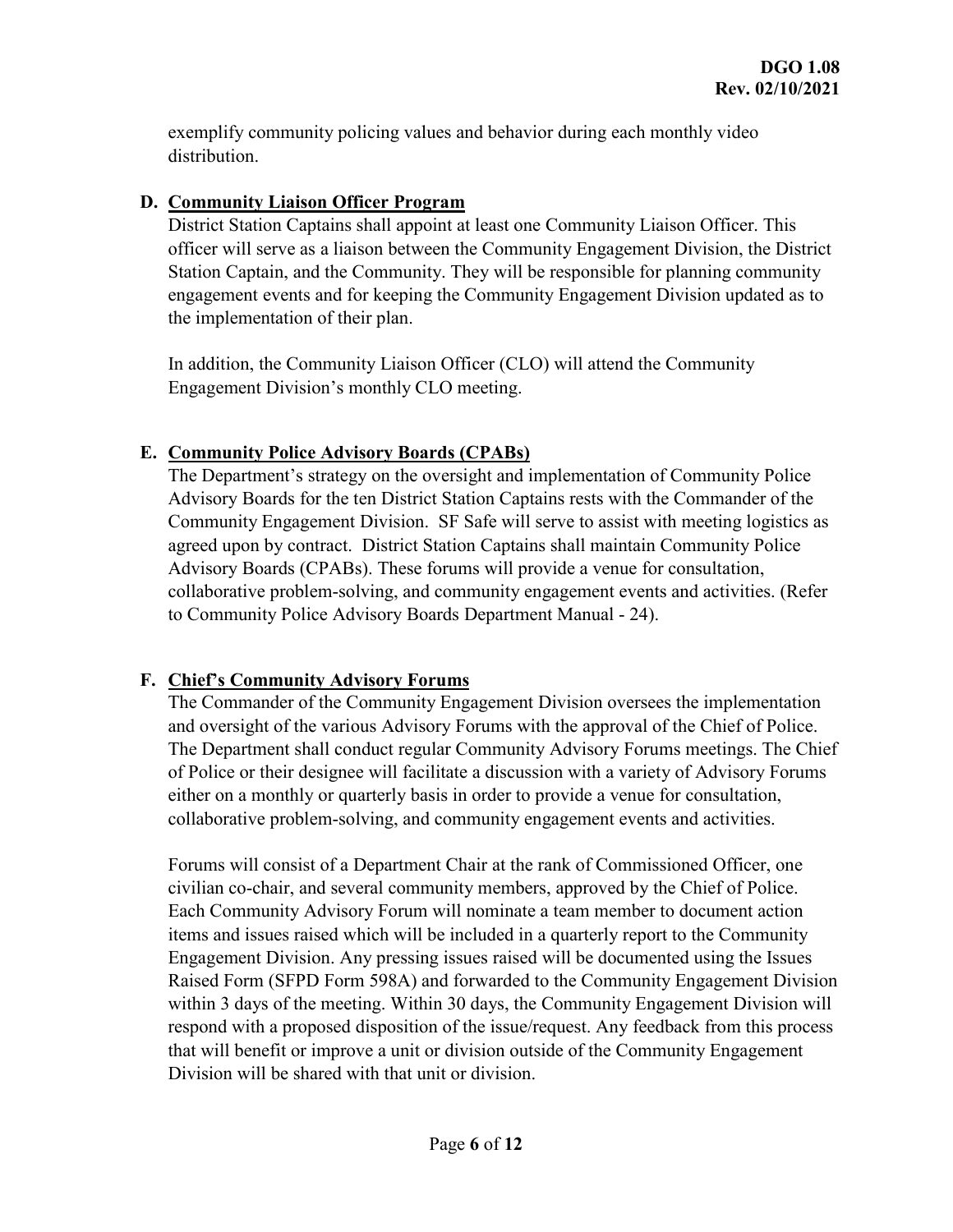### **G. Weekly District Station Newsletter**

District Station Captains shall publish a weekly newsletter (following the newsletter guidelines outlined in DM-2) with the support and resources of the Department's Media Relations Unit and Technology Division.

### **H. Town Hall Meeting-Officer Involved Shooting**

The Investigative Services Detail, District Station of Occurrence, and the Community Engagement Division will coordinate their efforts for the convening of a Town Hall Meeting to be held within 10 days of an Officer Involved Shooting. The meeting may include the release of Body Worn Camera (BWC) videos, provide basic facts of the case, explanations of the investigative process, and listening to community members.

The Community Engagement Division will serve as a liaison between the Department and the family of the deceased or injured subject and will contact the family as soon as practical after the incident.

# **1.08.05 ACCOUNTABILITY**

### **A. Annual Community Policing Plans**

By November 1<sup>st</sup> of each year, Commanding officers of every Bureau, District Station, Unit and Detail shall issue an Annual Community Policing Strategic Plan. This plan outlines how their command will continue to build relationships with local city agencies, community groups, nonprofit organizations, and members of the public for the upcoming year effective on January 1<sup>st</sup> of the following year. Plans should be developed in line with the Department's overall Community Policing Strategic Plan and should reflect input from the community the command serves. The plans will be submitted through the chain of command to the Community Engagement Division. Once approved, plans will be posted on the Department's website by January 1<sup>st</sup>.

Each December, the Commander of the Community Engagement Division (CED) shall meet with the Deputy Chief and Commanders of the Field Operations Bureau (FOB) to present a review of the past year's community policing strategies, engagements, and outcomes. The presentation shall include a summary of community feedback regarding these topics.

## **B. Community Policing Review Committees**

#### **1. Internal Review Committee**

During the month of January, the Commander of the Community Engagement Division shall schedule a meeting to review the outcomes of Community Policing, Engagement,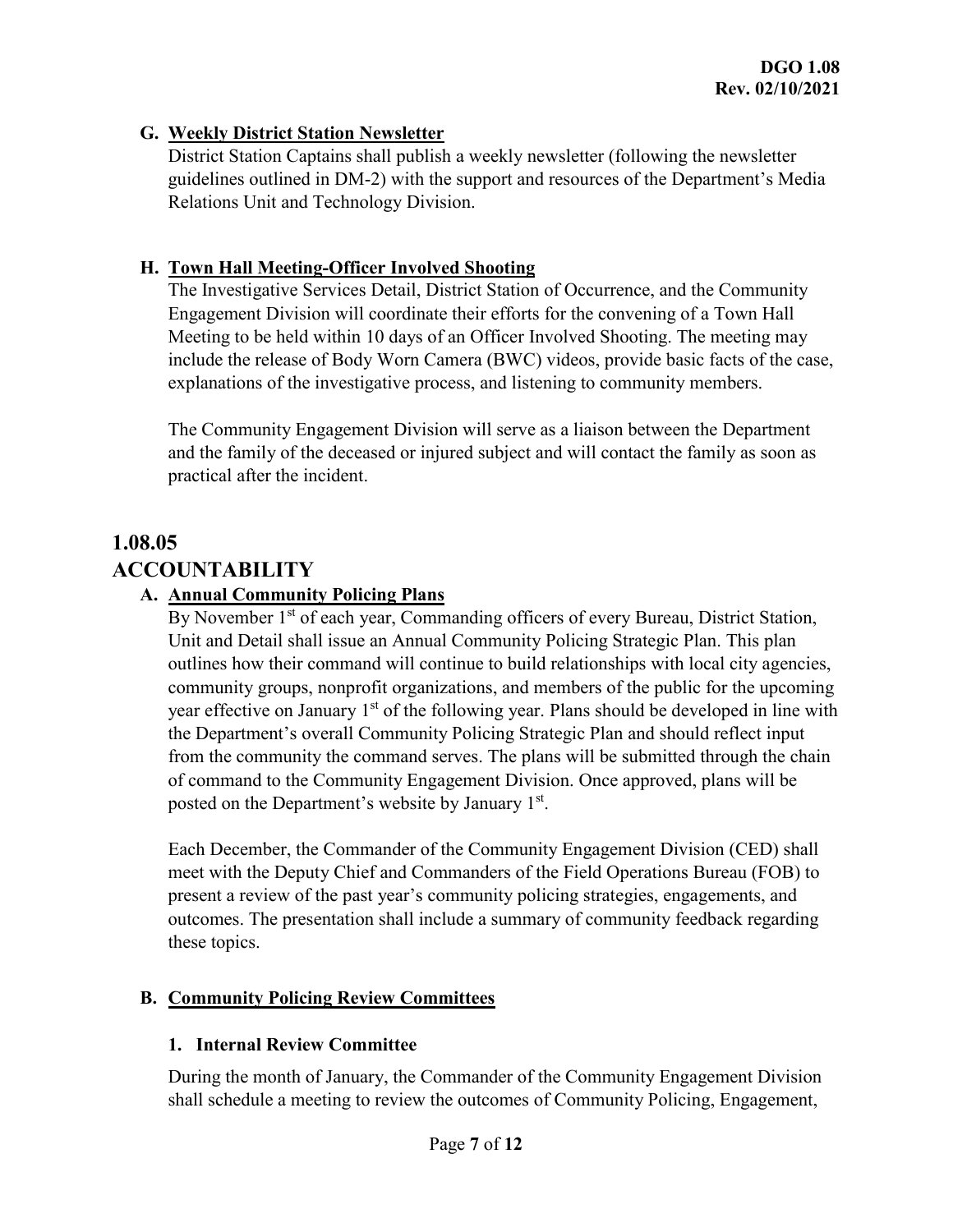and Problem Solving. The Deputy Chief of the Field Operations Bureau and the Commanders of the Metro and Golden Gate Divisions shall select three district captains who engaged in successful and innovative community policing practices during the previous year to serve as peer-to-peer trainers to the other district station captains and lieutenants for the current year. Such trainers shall also seek local community input on effective strategies and future goals.

#### **2. External Review Committees**

The Commander of the Community Engagement Division is responsible for coordinating two committees consisting of the **Community Policing and Problem Solving Implementation Committee** and the **Community Policing and Problem Solving Oversight Committee.**

#### **a. Community Policing and Problem Solving Implementation Committee**

This committee will meet on a quarterly basis and will be responsible for reviewing the Department's overall efforts on Community Policing and Problem Solving.

In addition, the Committee will be responsible for:

- 1. Discussing the current engagement strategies for effectiveness by reviewing evaluations from community survey feedback and discussing programming.
- 2. Discussing cross organizational goals, and current community policing and problem solving plans and outcomes.
- 3. Regularly assessing existing framework by remaining abreast of emerging community policing strategies and best practices employed by other law enforcement agencies.
- 4. Developing new ideas or strategies.

The committee will consist of both Department and community members selected by the chair of the committee in consultation with our city and community partners.

Department representatives include:

- 1. Commander of the Community Engagement Division, Chair
- 2. Two District Station Captains (one from the Metro Division and one from the Golden Gate Division).
- 3. Captain, Lieutenant and Sergeant of the Community Engagement Division.
- 4. A Community Liaison Officer Representative selected by the Department Captains.

Community representatives include:

- 5. Representatives from the Department of Police Accountability, SF Safe, Department of Public Health, and Controller's Office.
- 6. Two representatives from the Department's Community Police Advisory Board.
- 7. Other community members as selected by the Commander of the Community Engagement Division.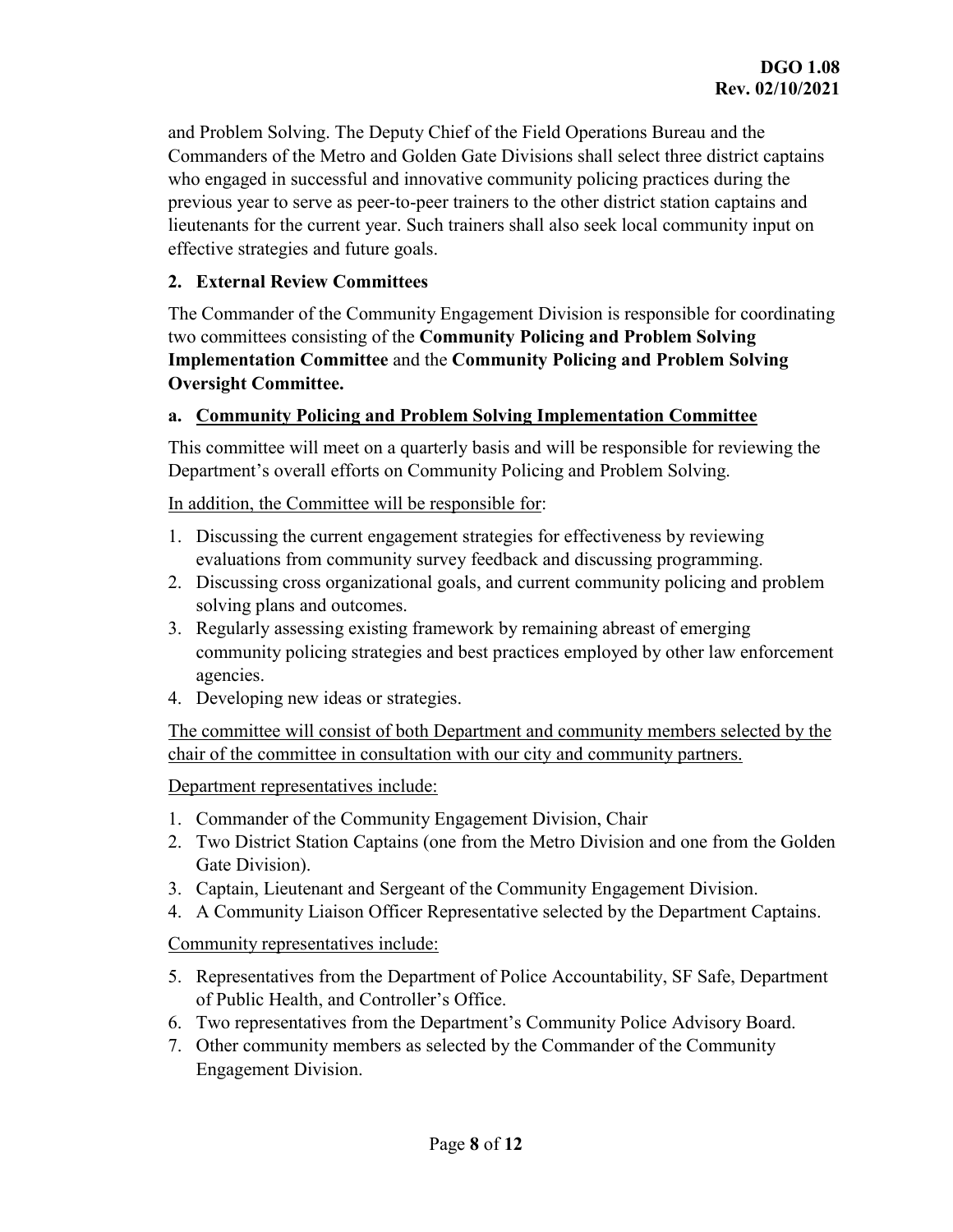#### **b. Community Policing and Problem Solving Oversight Committee**

This committee will be responsible for overseeing community policing and problem solving strategies and will focus on:

- 1. Recognizing the District Captains engaged in best practices and utilizing them as peer trainers for other Captains.
- 2. Reviewing best practices and monitor progress and growth.
- 3. Auditing District Stations to determine if the stations are meeting outcomes, effectiveness of the electronic platform, and the problem solving efforts, following best practices in community engagement and formalized problem solving as outlined in the Community Policing and Problem Solving Manual (DM2).

The committee will consist of:

- 1. Deputy Chief of the Field Operations Bureau and Commander of the Community Engagement Division (Co-Chairs).
- 2. Commanders of the Field Operations Bureau.
- 3. Captains from the Community Engagement Division, Metro and Golden Gate Divisions (Rotated quarterly).
- 4. Lieutenant of the Community Engagement Division.
- 5. A representative from the District Attorney's Office.
- 6. Representative from training division (FTO, CPT, etc.)
- 7. Community Stakeholders to serve a 1-year term as designated by the co-chairs.

The Oversight Committee will be responsible for inviting District Station Captains in on a rotating basis, as an accountability measure, to determine specifically the goals, strategies and outcomes of formalized Community Oriented Policing and Problem Solving and to document best practices for later use.

## **C. Internal Community Policing Discussions**

The Commander of the Community Engagement Division will facilitate a discussion with the District Station Captains assigned to the Field Operations Bureau regarding community policing efforts in the monthly Field Operations Bureau meeting in order to coordinate and align efforts, messaging, and problem-solving**.**

District Station Captains shall provide a report on all community policing activities within their command on monthly reports routed through their chain of command to the Community Engagement Division.

During Crime Strategy meetings, Commanding Officers should report on their community policing, community engagement activities, and/or problem solving efforts.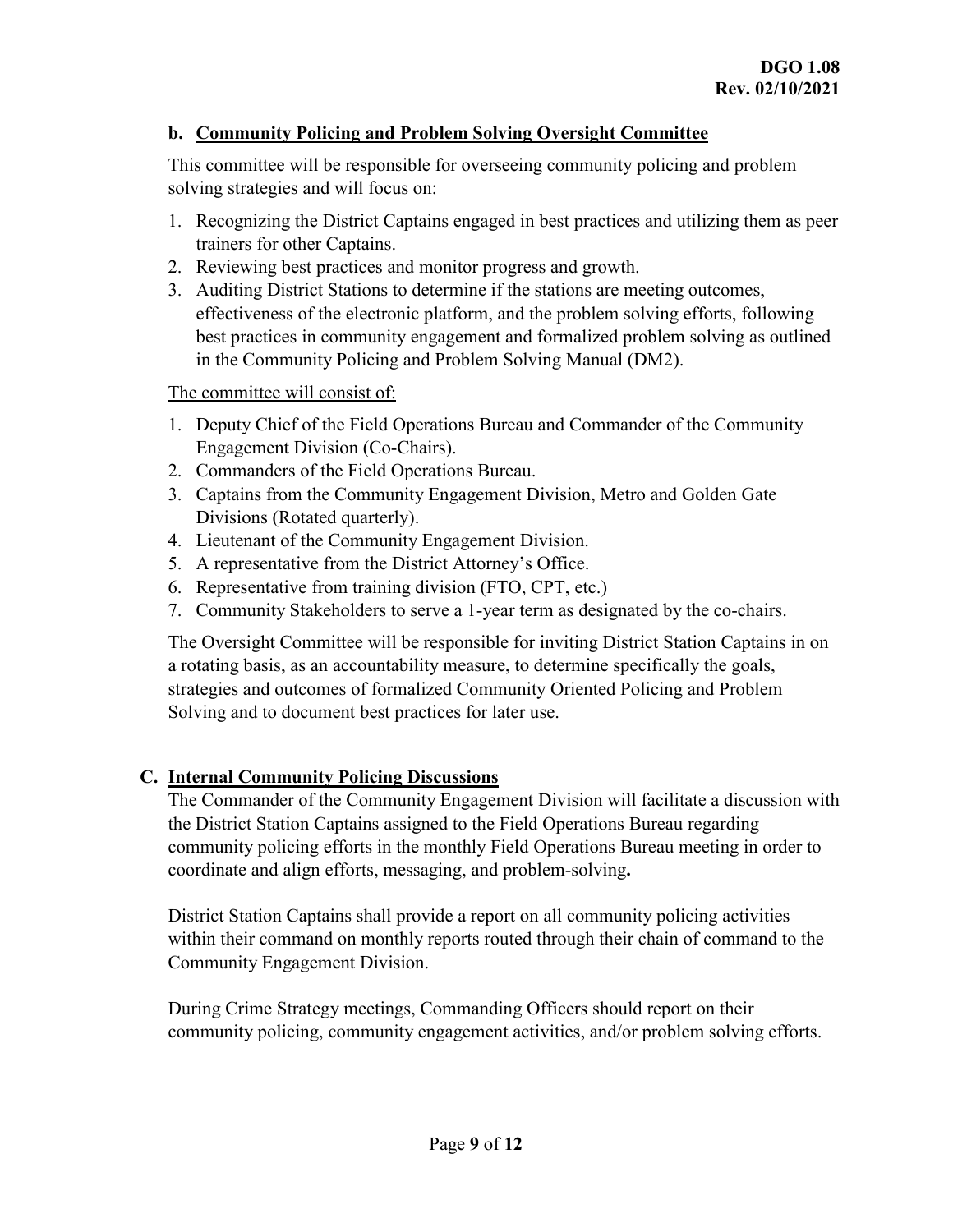# **1.08.06 DATA COLLECTION AND METRICS**

## **A. Community Engagement Tracking and Data Collection**

District Station Captains shall digitally track all community engagement activities via standardized electronic templates provided by the Community Engagement Division.

All Department sponsored events shall collect data, which includes feedback from the community, to help measure the effectiveness of our community policing and engagement strategies. This data will be used during internal and external review of the Department's community policing and community engagement practices.

The results of this information should be included in the Department's Annual Report on community policing and posted on the Department webpage for public viewing.

In addition, whenever feasible, the Department should produce periodic community surveys and provide a mechanism for community feedback via the Department's website. Results of community surveys should be posted on the Department's webpage.

## **B. Internal Tracking of Community Engagement Events**

The Department shall provide a shared calendar both externally to the community and internally to Department members which lists upcoming Department sponsored events. The internal calendar should track information related to the planning and after-action of an event.

## **C. Community Oriented Policing and Problem Solving**

The Department has developed a standardized method and strategy for District Station Captains to follow when addressing a community issue and/or problem. This strategy involves tracking and/or assigning issues for follow up. Adequately addressing community problems involves including the community in the response as well as utilizing proven tools such as the "S.A.R.A" (Scan-Analysis-Response-Assess) Model to work through the problem. Refer to Department Manual 2, Community Policing, for the Department's standardized procedure.

## **D. Community Policing Metrics**

The Community Engagement Division shall utilize the Community Policing performance objectives (outlined in the Community Policing Strategic Plan) as well as qualitative and quantitative success criteria from each station, unit, and detail. The Community Engagement Division will share the performance results across the Department and Community on an annual basis as in the Department's Annual Community Policing report.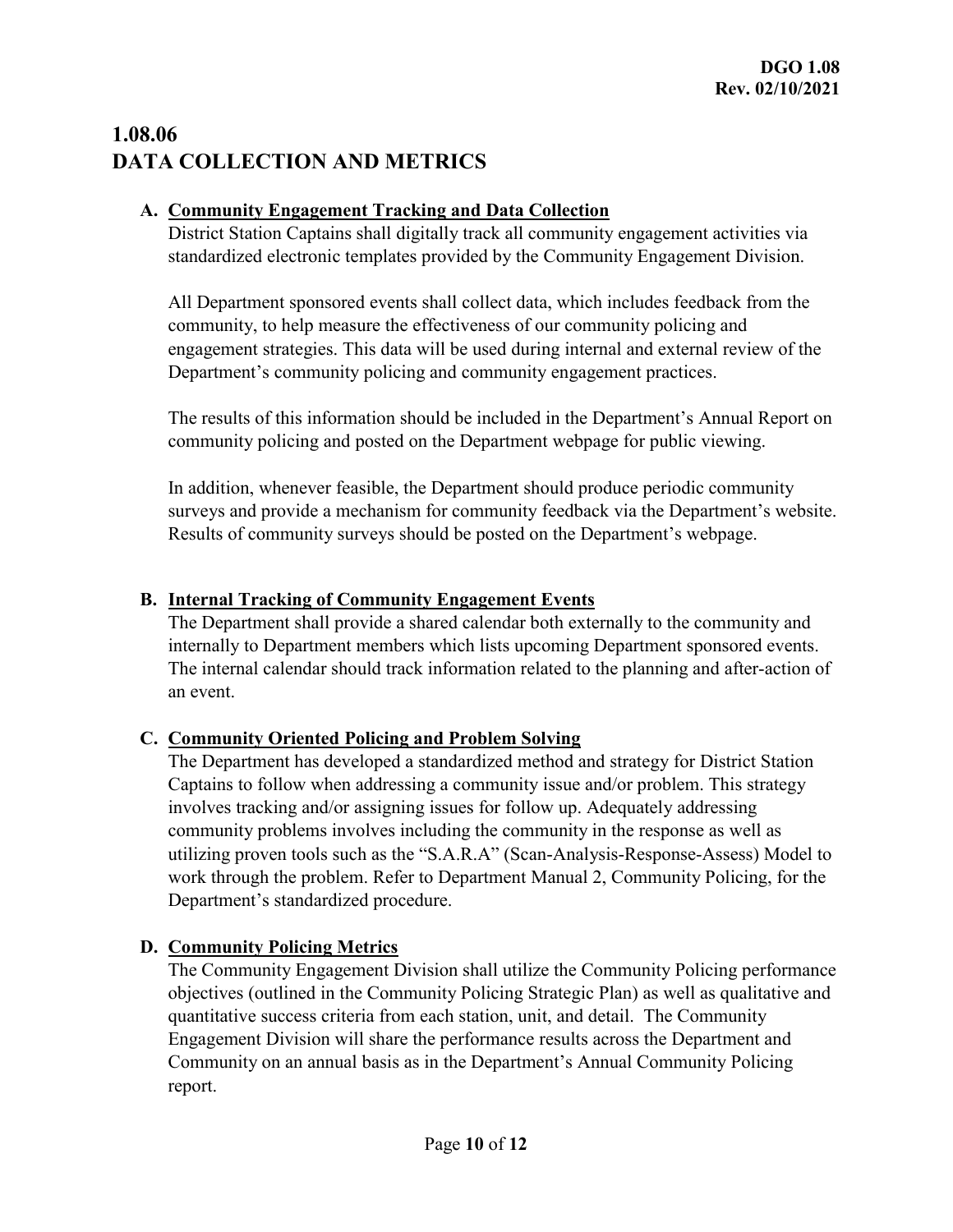The goals and performance measures related to Community Policing for all stations, units, and details will be re-evaluated on a continual basis for review and improvement. Changes and revisions will be incorporated into the overall Community Policing Strategic Plan, Department General Order 1.08 and Department Manual 2, Community Policing, as amendments to the policy.

### **E. Performance Evaluations**

Department performance evaluations shall include members' efforts to meet the Department's community policing and community engagement goals, positive policecommunity interaction, and problem resolution.

The Department shall reward Department members through standard award practices (refer to DGO 3.09 Department Awards) for outstanding accomplishments in community policing, community engagement and formalized problem solving.

## **1.08.07 TRAINING**

## **A. Community Policing Training**

The Commanding Officer of the Youth and Community Engagement Unit within CED is responsible for ensuring the Department remains abreast of national policing best practices and will work closely with the Training Division to ensure that the training curriculum is consistent with such practices and includes contemporary examples of successful practices both within the Department and nationwide. The Community Policing and Problem Solving Oversight Committee will be responsible for the ongoing review process to review national policing best practices and update the training curriculum. On an annual basis, the Community Policing and Problem Solving Oversight Committee will convene to discuss emerging community policing practices and provide a brief public report of its findings or recommendations.

All Department members (sworn and non-sworn) shall attend Community Policing training every two years. This training shall be developed by the Training Division in consultation with the Community Engagement Division and be a minimum of 2 hours in length. Training should include best practices in community policing, community engagement, customer service, and problem solving. Non-sworn Department members are also required to receive training in community policing. At the Basic Academy level, academy training will include discussions, tours, and other interactions with a range of communities and neighborhoods as part of the Academy's Community Immersion Program.

The Field Training Office of the Department's Training Division is required to direct Field Training Officers to develop and deliver training to a recruit during Field Training,